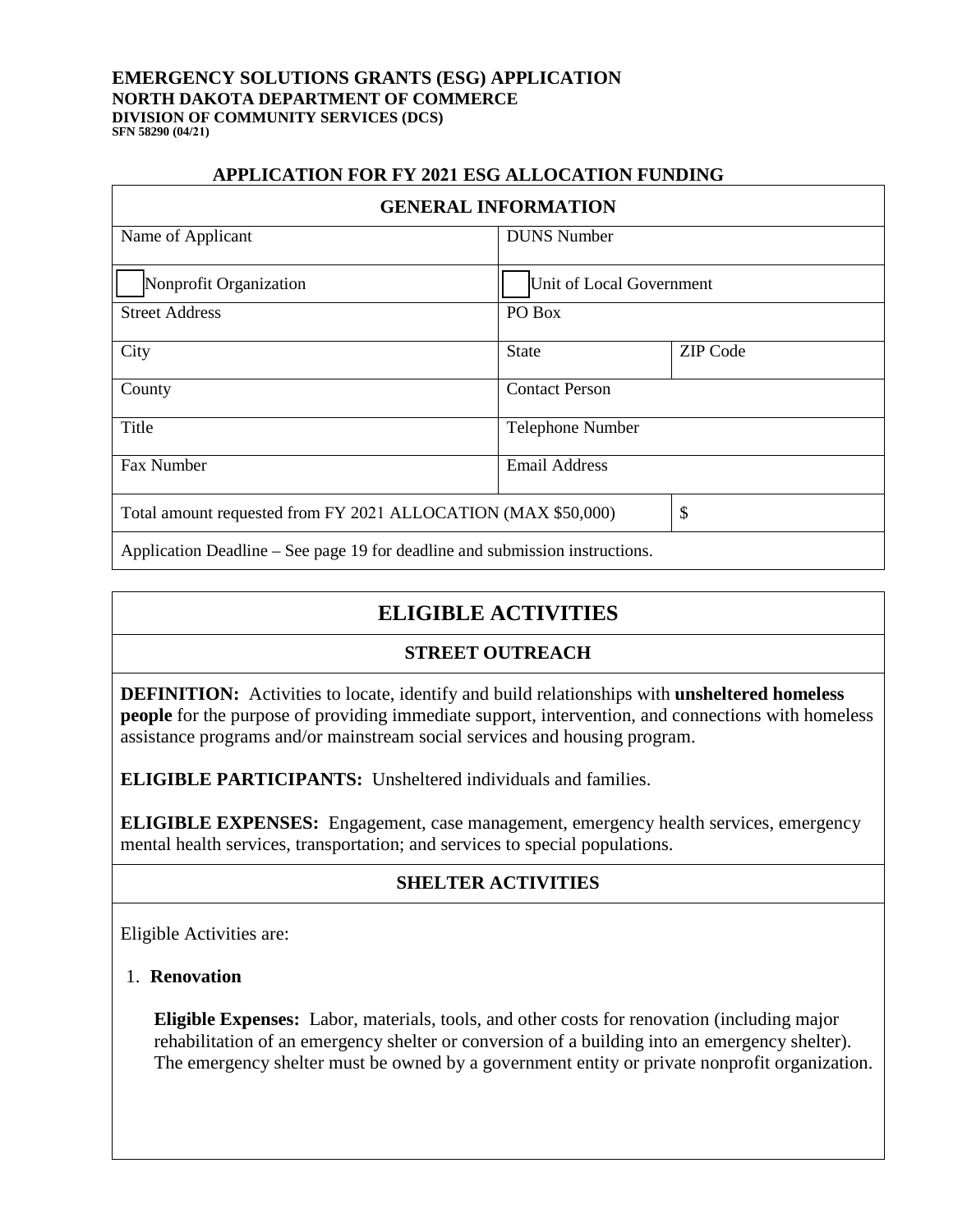## 2. **Operations**

**Eligible Expenses:** Costs of maintenance (including minor or routine repairs), rent, security, fuel, equipment, insurance, utilities, food furnishing and supplies necessary for the operation of the emergency shelter. Where no appropriate emergency shelter is available for a homeless family or individual, eligible costs may also include a hotel or motel voucher for that family or individual.

### 3. **Essential Services**

- a. **Eligible Program Participants:** Individuals and families who are homeless.
- b. **Eligible Expenses:** Case management, child care, education services, employment assistance, outpatient health services, legal services, life skills, mental health services, substance abuse assistance treatment services, transportation, services for special populations.

## **RAPID RE-HOUSING ACTIVITIES – HUD PRIORITY**

**DEFINITION:** To help homeless individuals or households transition as quickly as possible into permanent supportive housing.

**ELIGIBLE PARTICIPANTS:** Literally homeless individuals and households currently living in an emergency shelter or a place not meant for human habitation.

**Housing Relocation and Stabilization Services include:** Moving costs, rental application fees, security deposit, last month's rent, utility deposit, utility payments, housing search and placement, housing stability case management, mediation, legal services and credit repair.

**Tenant Based Rental Assistance** – Program participants select a housing unit in which to live and receive rental assistance.

- a. Short-Term Rental Assistance: Up to 3 months
- b. Medium-Term Rental Assistance: 4 to 24 months

**Project Based Rental Assistance** – Applicants identify permanent housing units that meet ESG requirements and enter into a rental assistance agreement with the owner to reserve the unit and subsidize its rent so that eligible program participants have access to the units.

- a. Short-Term Rental Assistance: Up to 3 months
- b. Medium-Term Rental Assistance: 4 to 24 months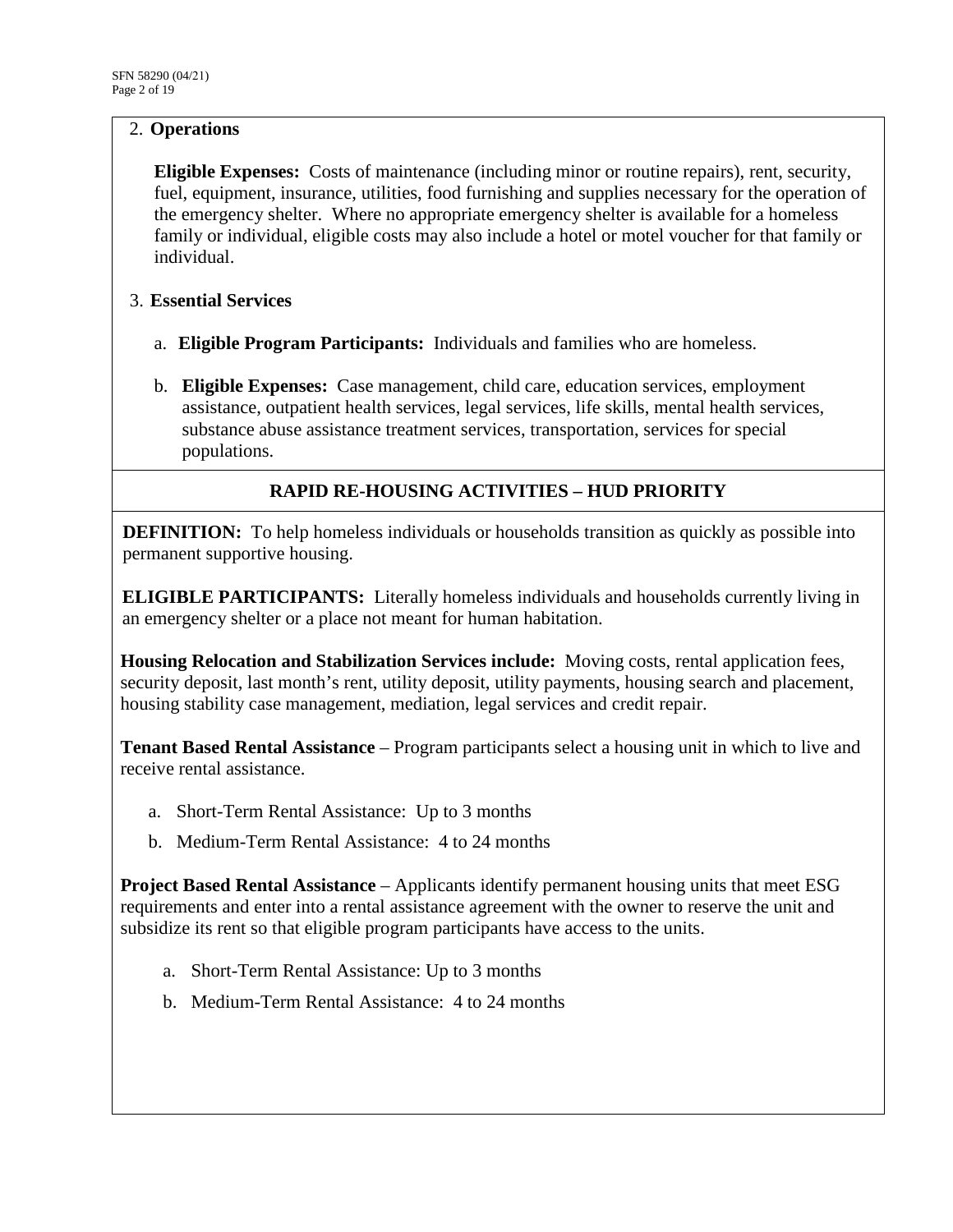## **HOMELESS PREVENTION ACTIVITIES**

**DEFINITION:** To PREVENT an individual or household from becoming homeless, and moving into an emergency shelter or an unsheltered situation.

**ELIGIBLE PARTICIPANTS:** Individuals or households who are at risk of becoming homeless and who are extremely low income (household income BELOW 30% AMI).

**Housing Relocation and Stabilization Services include:** Transportation, moving costs, rental application fees, security deposit, last month's rent, utility deposit, utility payments, housing search and placement, housing stability case management, mediation, legal services and credit repair.

**Tenant Based Rental Assistance** – Program participants select a housing unit in which to live and receive rental assistance:

- a. Short-Term Rental Assistance: Up to 3 months
- b. Medium-Term Rental Assistance: 4 to 24 months

**Project Based Rental Assistance** – Applicants identify permanent housing units that meet ESG requirements and enter into a rental assistance agreement with the owner to reserve the unit and subsidize its rent so that eligible program participants have access to the units.

- a. Short-Term Rental Assistance: Up to 3 months
- b. Medium-Term Rental Assistance: 4 to 24 months

## **HMIS ACTIVITIES**

**Eligible Expenses:** Hardware, equipment, software costs (license fees), staff salaries and training necessary to contribute data to the HMIS designated by the North Dakota Coalition for Homeless People.

## **PROJECT DESCRIPTION**

What services will you administer with awarded ESG funds? *(Check all that apply)*

#### **Emergency Shelter Component**

- **Renovation** 
	- Operations
- $\Box$  Essential Services eligible activities include:
	- Case Management
	- Child Care, education, employment, and life skills services
	- Legal Services
	- Health, mental health, and substance abuse services
	- Transportation
	- Services for populations

#### **Street Outreach Component**

- $\Box$  Outreach eligible activities include:
	- Engagement
	- Case Management
	- Emergency health and mental health services
	- Transportation
	- Services for populations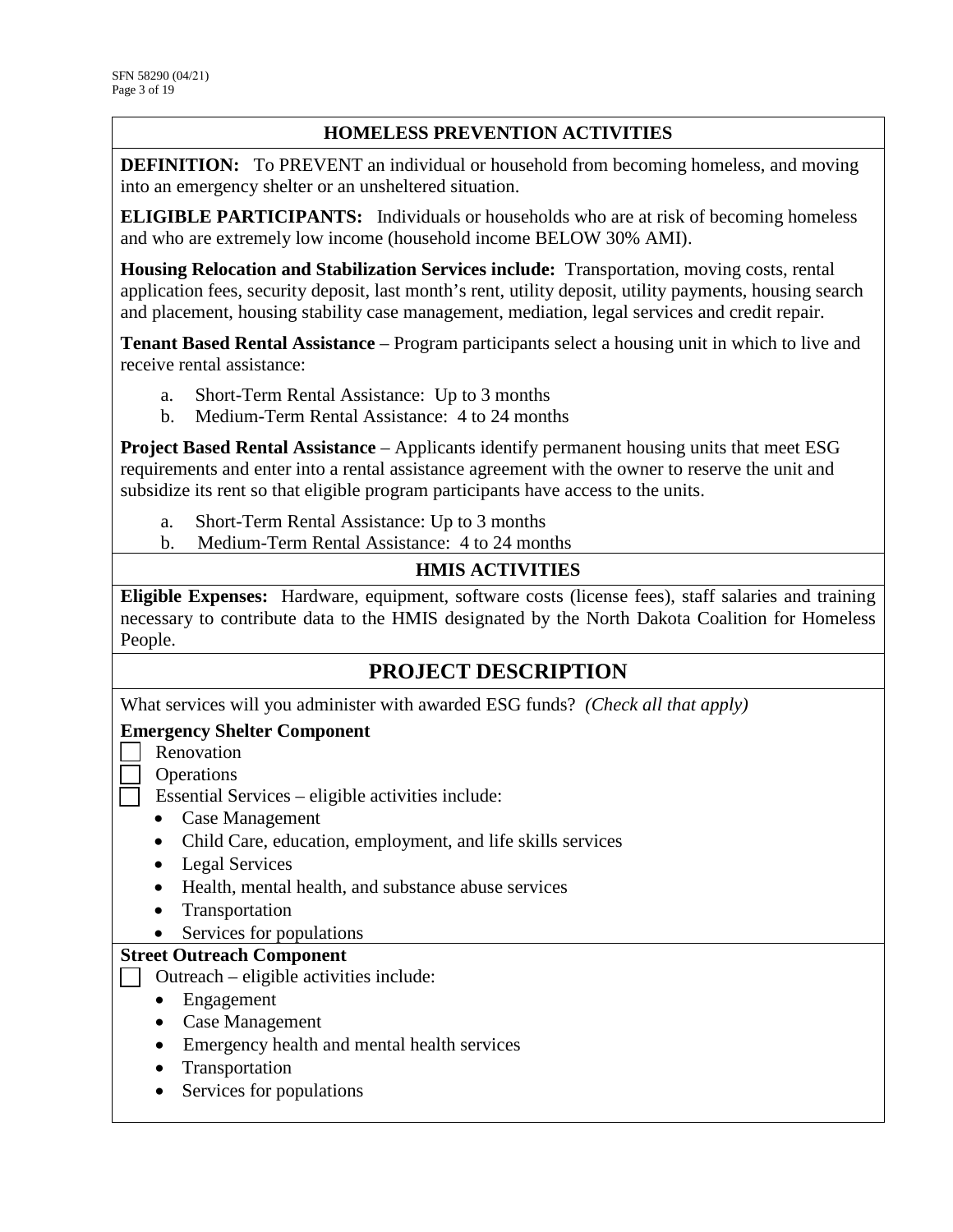| Homeless Prevention Component (At Risk of Homelessness Individuals and/or Households) |                                                                               |  |  |
|---------------------------------------------------------------------------------------|-------------------------------------------------------------------------------|--|--|
| Housing Relocation and Stabilization Services – eligible activities include:          |                                                                               |  |  |
|                                                                                       | <b>Rental Application Fees</b><br>٠                                           |  |  |
|                                                                                       | <b>Security Deposits</b>                                                      |  |  |
|                                                                                       | Last Month's Rent                                                             |  |  |
|                                                                                       | <b>Utility Deposits</b>                                                       |  |  |
|                                                                                       | <b>Utility Payments</b>                                                       |  |  |
|                                                                                       | <b>Moving Costs</b><br>٠                                                      |  |  |
|                                                                                       | Housing Search and Placement<br>$\bullet$                                     |  |  |
|                                                                                       | Housing Stability Case Management<br>$\bullet$                                |  |  |
|                                                                                       | Transportation                                                                |  |  |
|                                                                                       | Mediation                                                                     |  |  |
|                                                                                       | Legal services                                                                |  |  |
|                                                                                       | Credit Repair/Budgeting/Money Management                                      |  |  |
|                                                                                       | Short-Term/Medium Term Rental Assistance (Project Based Assistance)           |  |  |
|                                                                                       | Short-Term/Medium Term Rental Assistance (Tenant Based Assistance)            |  |  |
|                                                                                       |                                                                               |  |  |
|                                                                                       | Rapid Re-Housing Component (Homeless Individuals and/or Households)           |  |  |
|                                                                                       | Housing Relocation And Stabilization Services - eligible activities include:  |  |  |
|                                                                                       | <b>Rental Application Fees</b>                                                |  |  |
|                                                                                       | <b>Security Deposits</b>                                                      |  |  |
|                                                                                       | Last Month's Rent                                                             |  |  |
|                                                                                       | <b>Utility Deposits</b>                                                       |  |  |
|                                                                                       | <b>Utility Payments</b>                                                       |  |  |
|                                                                                       | <b>Moving Costs</b><br>٠                                                      |  |  |
|                                                                                       | Housing Search and Placement                                                  |  |  |
|                                                                                       | <b>Housing Stability Case Management</b>                                      |  |  |
|                                                                                       | Mediation                                                                     |  |  |
|                                                                                       | <b>Legal Services</b>                                                         |  |  |
|                                                                                       | Credit Repair/Budgeting/Money Management                                      |  |  |
|                                                                                       | Short-Term/Medium Term Rental Assistance (Project Based Assistance)           |  |  |
|                                                                                       | Short-Term/Medium Term Rental Assistance (Tenant Based Assistance)            |  |  |
| <b>HMIS Component</b>                                                                 |                                                                               |  |  |
|                                                                                       | HMIS - eligible activities include:                                           |  |  |
|                                                                                       | Computer hardware, software, and software licenses                            |  |  |
|                                                                                       | Office space, utilities, and equipment                                        |  |  |
|                                                                                       | <b>Obtaining Technical Support</b>                                            |  |  |
|                                                                                       | Salaries for HMIS operations                                                  |  |  |
|                                                                                       | Staff travel for HUD sponsored/approved HMIS training and participant intakes |  |  |
|                                                                                       | Participation fees charged by the HMIS Lead                                   |  |  |
|                                                                                       |                                                                               |  |  |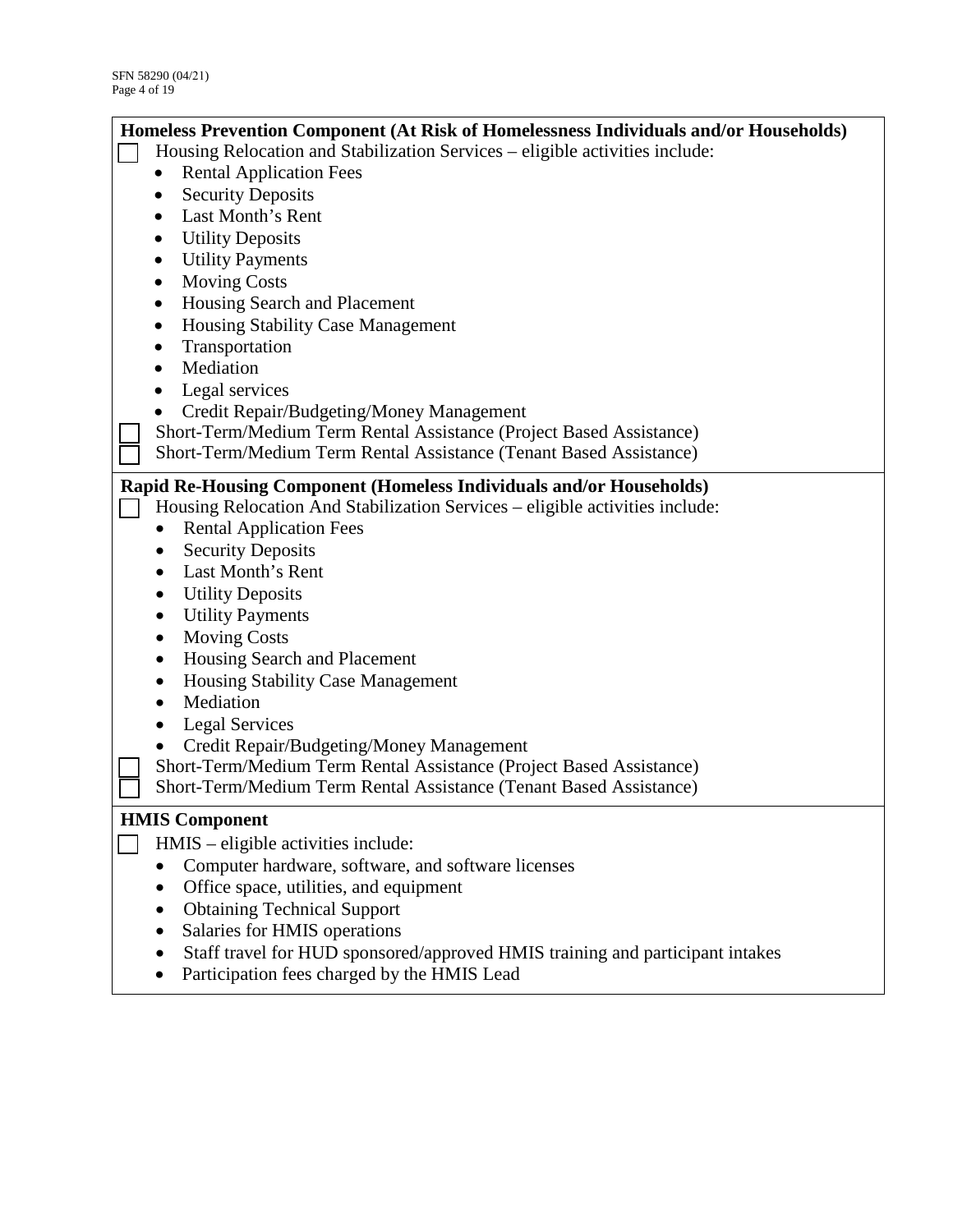#### **ESTIMATED NUMBER SERVED List the Estimated Annual Numbers to be Served with ESG Funds**

|                        | Number of | Number of Single | Number of<br>Families with | Number of<br>Families without |
|------------------------|-----------|------------------|----------------------------|-------------------------------|
|                        | Youths    | Individuals      | Children                   | Children                      |
| <b>Street Outreach</b> |           |                  |                            |                               |
| Emergency<br>Shelter   |           |                  |                            |                               |
| Prevention             |           |                  |                            |                               |
| Re-Housing             |           |                  |                            |                               |

#### **All applications should include the following information:**

#### **Target Population**

Please describe the program target population. (Attach additional pages if needed)

### **Need Narrative**

Please describe what local needs and service gaps this program seeks to fill or currently fills. Be sure to note any supporting evidence for this need. This should be specific to the proposed service area. (Attach additional pages if needed)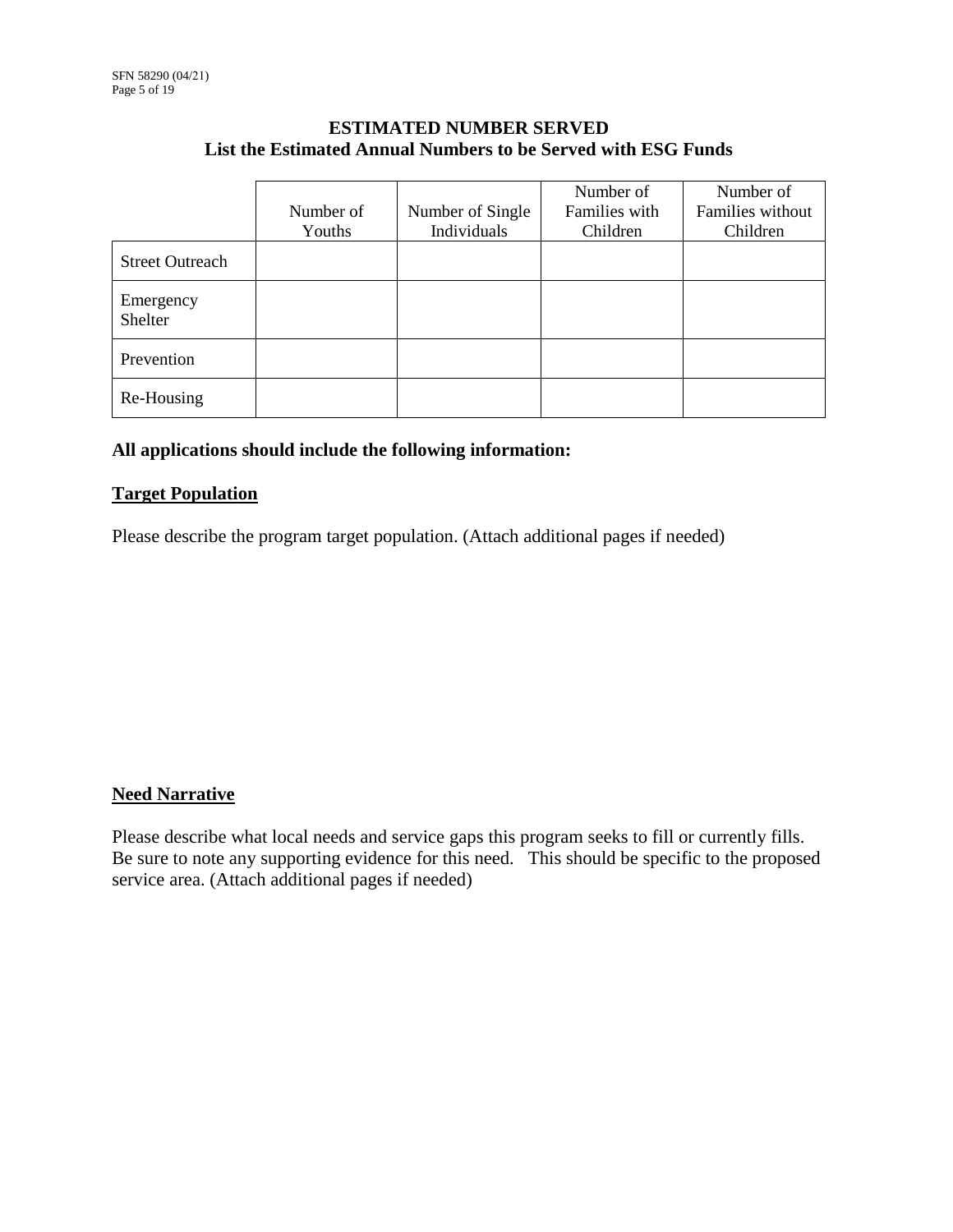#### **Program Description**

Please describe the proposed program. (Attach additional pages if needed). Be sure to include details on the following:

- Outreach methods;
- Details of the types of assistance and services that will be provided to the individuals/households in the program;
- Explain specific triage and screening processes that will be used;
- Details on the length of the program;
- Explain how the program will shorten the length of time that households are homeless (on streets, in emergency shelter, and/or transitional housing);
- How service will be coordinated with other programs within the agency and within the larger community (including mainstream services);
- Program outcomes (current and/or projected); and
- If applicable, explain how the program will prevent homelessness.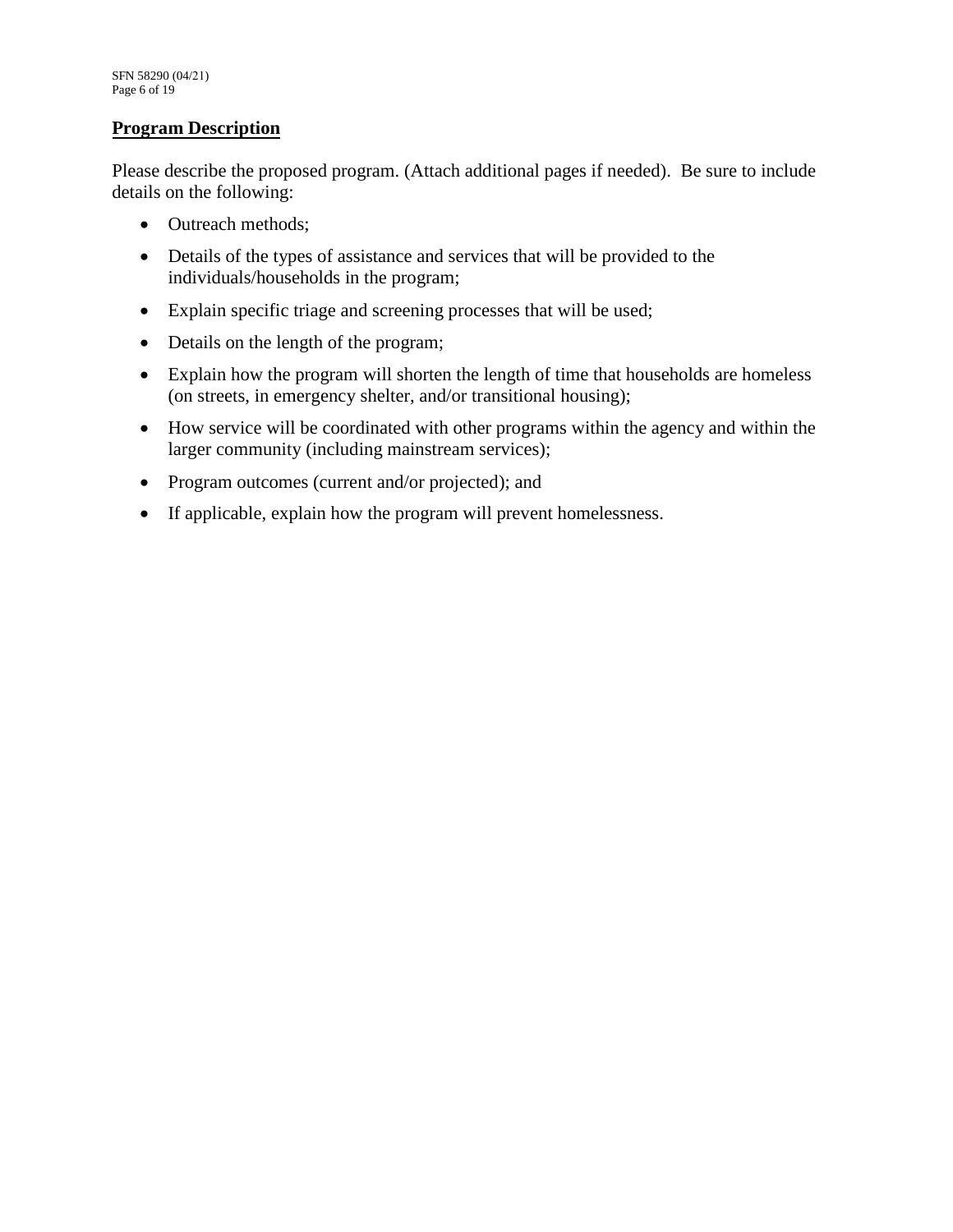SFN 58290 (04/21) Page 7 of 19

#### **Collaboration**

Please describe the key collaborations (current and/or proposed) specific to this program. Are you a member of the North Dakota Coalition for Homeless People? Are you a member of your local homeless coalition? (Attach additional pages if needed)

**Organizational Capacity** (Capacity is an abstract term that describes a wide range of capabilities, knowledge, and resources needed in order to be effective.)

Please describe your agency's capacity to provide homeless and/or prevention services. (Attach additional pages if needed)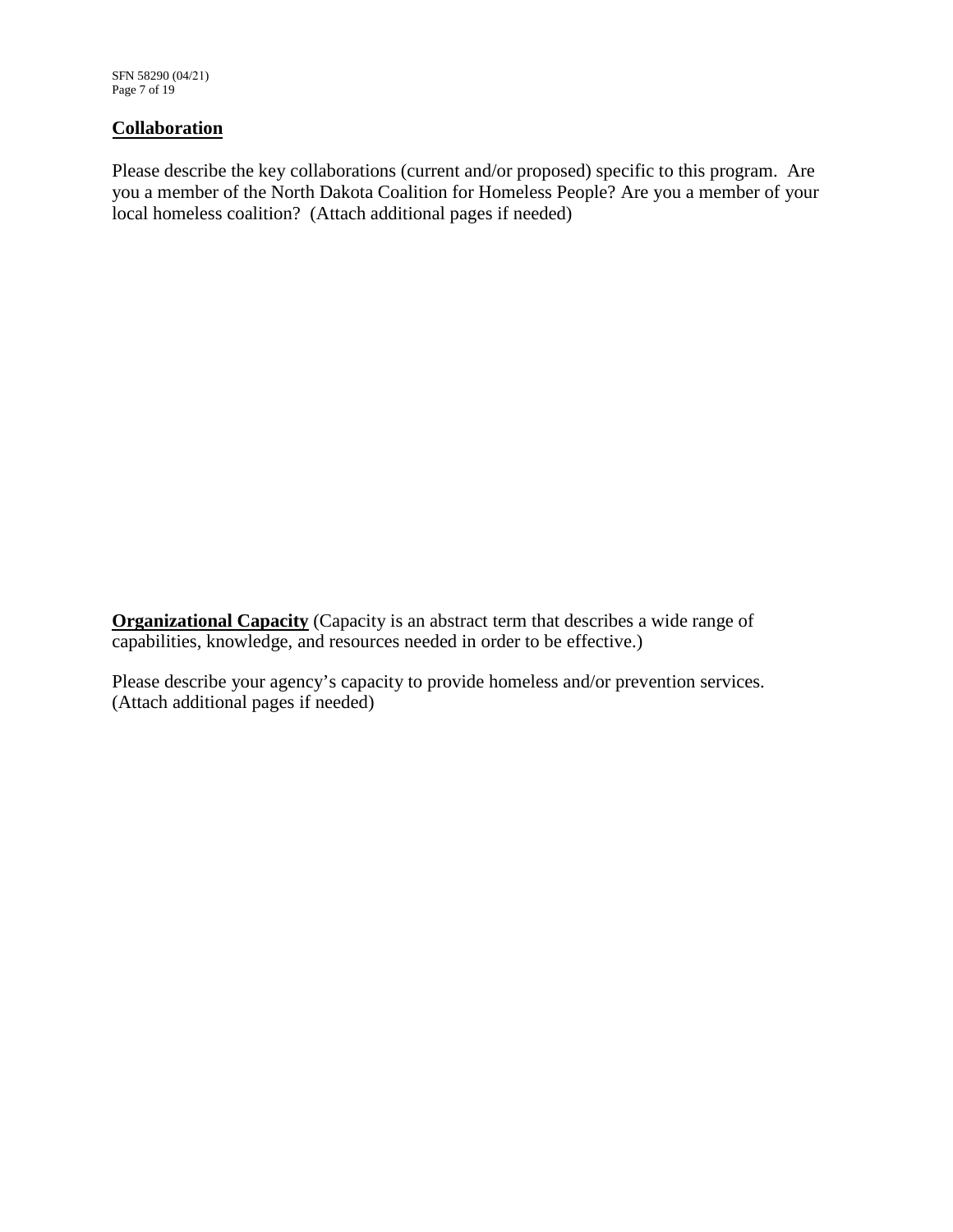SFN 58290 (04/21) Page 8 of 19

#### **Housing First**

Describe how your agency incorporates Housing First when providing homeless and/or prevention services. (Attach additional pages if needed)

## **HMIS and Coordinated Assessment Plans**

Describe in detail your agency's current and proposed usage of HMIS. Describe in detail your agency's current and proposed usage of Coordinated Assessment. (Attach additional pages if needed)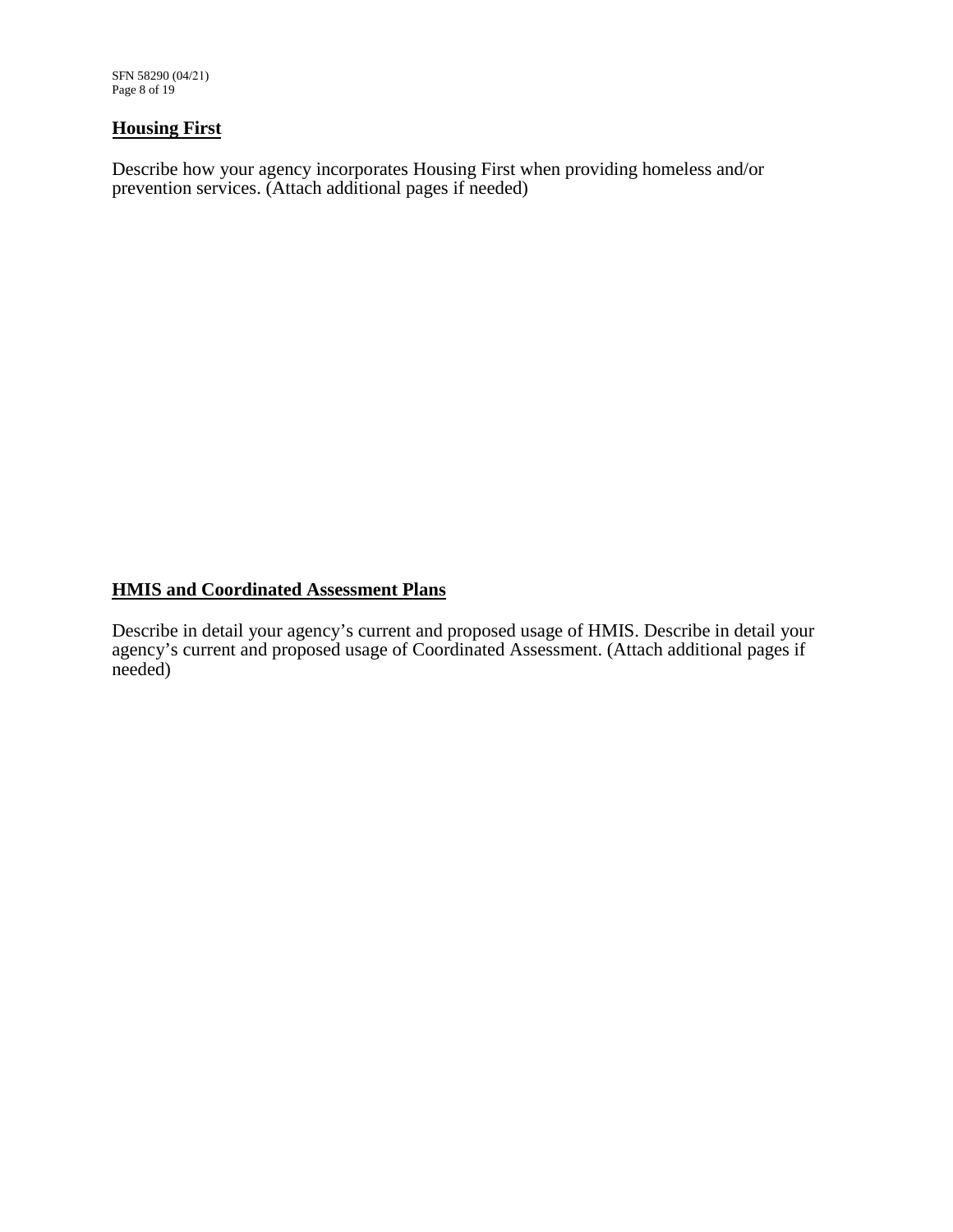| <b>SUMMARY OF FY 2021 FUNDS</b><br><b>REQUESTED (FY 2021 Allocation)</b> |                                   |
|--------------------------------------------------------------------------|-----------------------------------|
| <b>Activity Type</b>                                                     | <b>Requested</b><br><b>Amount</b> |
| STREET OUTREACH COMPONENT                                                | \$                                |
| <b>EMERGENCY SHELTER COMPONENT</b>                                       |                                   |
| Renovation                                                               | \$                                |
| Operations                                                               | \$                                |
| <b>Essential Services</b>                                                | \$                                |
| <b>RAPID RE-HOUSING COMPONENT</b>                                        |                                   |
| Housing Relocation and Stabilization Services                            | \$                                |
| <b>Rental Assistance</b>                                                 | \$                                |
| HOMELESS PREVENTION COMPONENT                                            |                                   |
| Housing Relocation and Stabilization Services                            | \$                                |
| <b>Rental Assistance</b>                                                 | \$                                |
| <b>HMIS COMPONENT</b>                                                    | \$                                |
| <b>Total FY 2021 Request</b>                                             | \$<br>0.00                        |

| FY 2021 ALLOCATION MATCHING FUNDS (Dollar for Dollar Match)                                                                                                       |                           |  |
|-------------------------------------------------------------------------------------------------------------------------------------------------------------------|---------------------------|--|
| <b>Source of Match</b>                                                                                                                                            | Amount of<br><b>Match</b> |  |
| Volunteer hours                                                                                                                                                   | \$                        |  |
| Private donations                                                                                                                                                 | \$                        |  |
| City government contribution                                                                                                                                      | \$                        |  |
| County government contribution                                                                                                                                    | \$                        |  |
| In-Kind (donations)                                                                                                                                               | \$                        |  |
| Donated value/use of a building                                                                                                                                   | \$                        |  |
|                                                                                                                                                                   | \$                        |  |
|                                                                                                                                                                   | \$                        |  |
|                                                                                                                                                                   | \$                        |  |
| <b>Total Match</b>                                                                                                                                                | <sup>\$</sup><br>0.00     |  |
| If funds from the city, county, state agency, or a private source are to be used to meet the<br>match requirement, please attach a letter of commitment or award. |                           |  |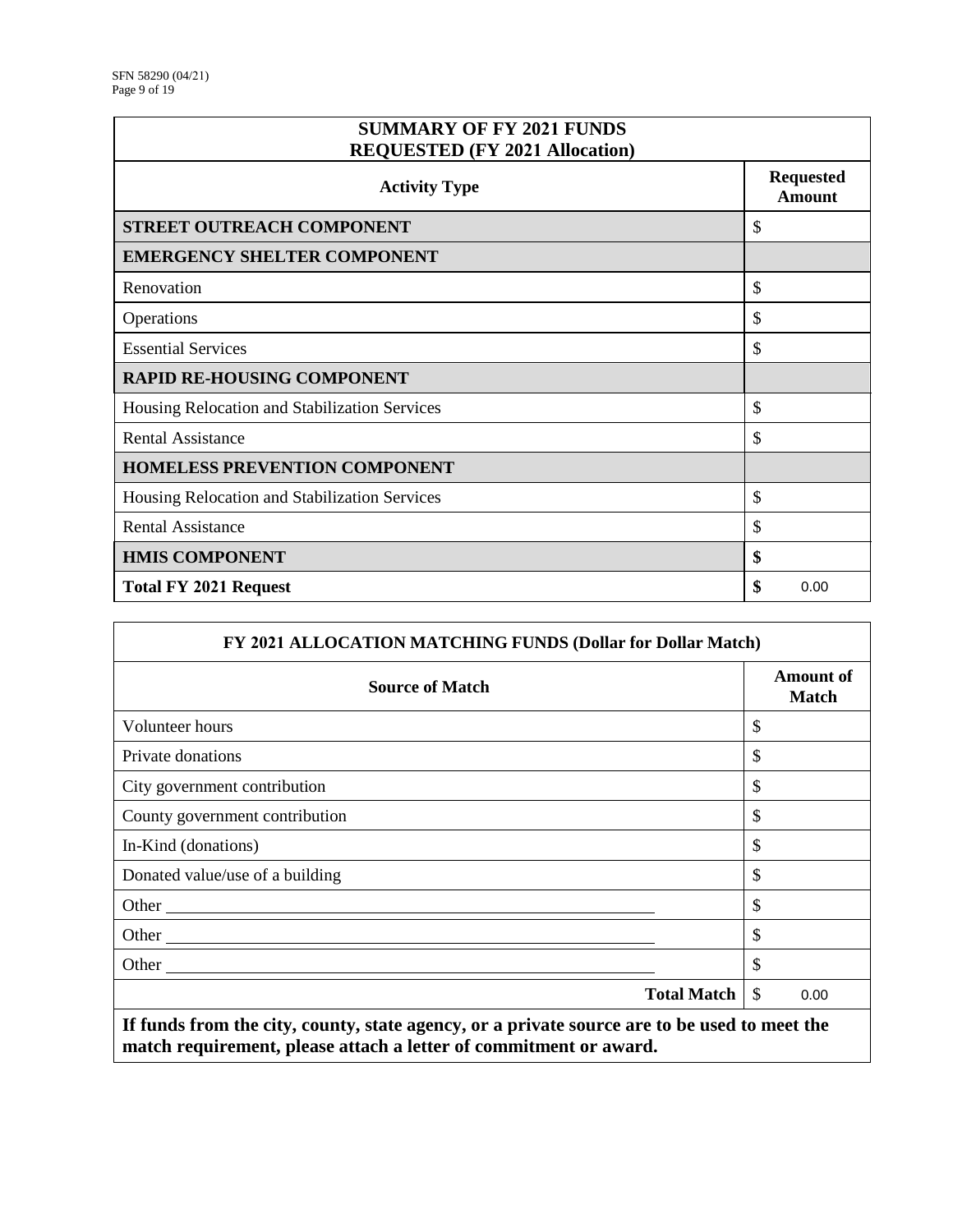# **Project Work Item Priority**

| one (1) as your greatest need. If funds are needed in each category, please specify in the (1) work item. |                      |
|-----------------------------------------------------------------------------------------------------------|----------------------|
| Work Item                                                                                                 | <b>Budget Amount</b> |
| (1)                                                                                                       |                      |
|                                                                                                           |                      |
|                                                                                                           |                      |
|                                                                                                           |                      |
| (2)                                                                                                       |                      |
|                                                                                                           |                      |
|                                                                                                           |                      |
|                                                                                                           |                      |
| (3)                                                                                                       |                      |
|                                                                                                           |                      |
|                                                                                                           |                      |
|                                                                                                           |                      |
| (4)                                                                                                       |                      |
|                                                                                                           |                      |
|                                                                                                           |                      |
|                                                                                                           |                      |
|                                                                                                           |                      |
| (5)                                                                                                       |                      |
|                                                                                                           |                      |
|                                                                                                           |                      |
|                                                                                                           |                      |
| (6)                                                                                                       |                      |
|                                                                                                           |                      |
|                                                                                                           |                      |
|                                                                                                           |                      |
| (7)                                                                                                       |                      |
|                                                                                                           |                      |
|                                                                                                           |                      |
|                                                                                                           |                      |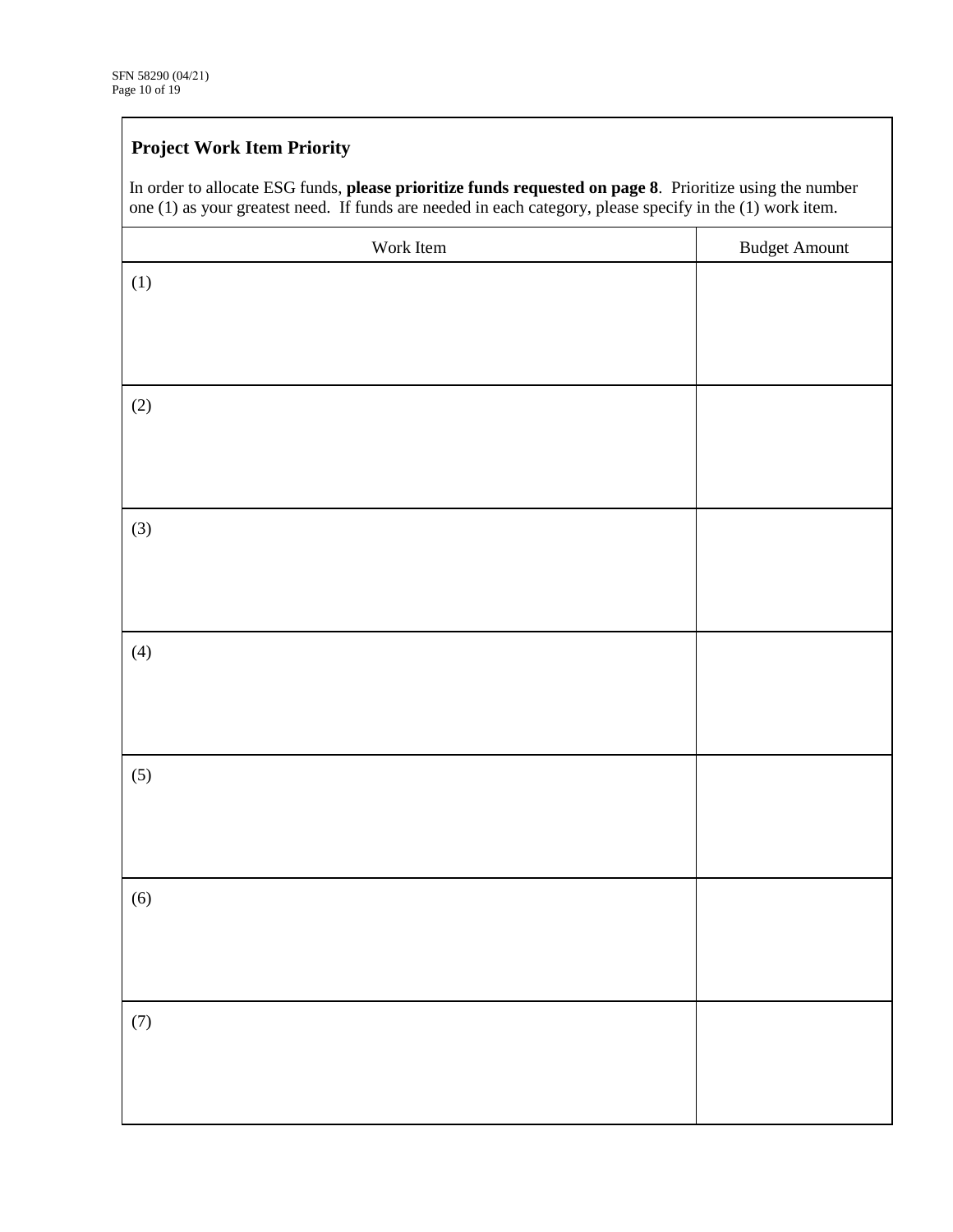#### **CERTIFICATION OF BASIC STANDARDS FOR EMERGENCY HOMELESS SHELTERS**

**INSTRUCTIONS:** The following checklist outlines the minimum requirements for shelters requesting Emergency Solutions Grant (ESG) funds through DCS. Please check the appropriate box for each question. If you answer '*No'* to any of these questions, please add a brief narrative explanation at the end.

| <b>GENERAL</b>  |                                                                                                                                                                                                                                                                                                                                                              |                                                                           |  |  |
|-----------------|--------------------------------------------------------------------------------------------------------------------------------------------------------------------------------------------------------------------------------------------------------------------------------------------------------------------------------------------------------------|---------------------------------------------------------------------------|--|--|
| 1.              | The agency assures non-discrimination on the basis of race, color, religion, gender,<br>national origin, age of children or family size, disability, except where limited by the<br>facility.                                                                                                                                                                | Yes<br>No                                                                 |  |  |
| 2.              | Client records are secured in a locked area or locked filing cabinet.                                                                                                                                                                                                                                                                                        | N <sub>o</sub><br>Yes                                                     |  |  |
| 3.              | There are written policies for intake procedures and criteria for shelter admission.                                                                                                                                                                                                                                                                         | Yes<br>N <sub>0</sub>                                                     |  |  |
| 4.              | Alcohol, drugs, and weapons are prohibited in and around the premises. Persons who<br>refuse to relinquish any of these are refused admittance to the shelter.                                                                                                                                                                                               | Yes<br>N <sub>0</sub>                                                     |  |  |
|                 | 5. Clients are allowed to use the shelter as a legal residence for the purpose of voter<br>registration and the receipt of public benefits.                                                                                                                                                                                                                  | Yes  <br>No                                                               |  |  |
|                 | <b>PERSONNEL</b>                                                                                                                                                                                                                                                                                                                                             |                                                                           |  |  |
| 1.              | There is adequate on-site staff coverage during all hours the shelter is open. (During<br>awake hours, there should be one (1) staff person to 30 residents for an adults-only<br>facility, and one (1) staff person to 20 residents for a facility housing children).                                                                                       | Yes<br>No                                                                 |  |  |
| 2.              | All shelter staff, including volunteers, has received at a minimum, training and                                                                                                                                                                                                                                                                             |                                                                           |  |  |
|                 | orientation regarding:<br>Fire and emergency evacuation procedures for the facility;<br>a.<br>Emergency procedures for medical, psychiatric, or other crisis situations;<br>$\mathbf{b}$ .<br>Special needs of homeless persons;<br>c.<br>Client confidentiality requirements;<br>d.<br>Appropriate chains of authority or command within the shelter.<br>e. | Yes<br>No<br>Yes<br>No<br>Yes<br>No<br>Yes<br>No<br>Yes<br>N <sub>o</sub> |  |  |
| 3.              | There is a written position description for each type of position which includes, at a<br>minimum, job responsibilities, qualifications and salary range.                                                                                                                                                                                                    | Yes<br>N <sub>o</sub>                                                     |  |  |
| 4.              | There are written personnel policies in affect which also include a Code of Conduct for all<br>shelter personnel.                                                                                                                                                                                                                                            | Yes<br>No                                                                 |  |  |
| <b>FACILITY</b> |                                                                                                                                                                                                                                                                                                                                                              |                                                                           |  |  |
| 1.              | The agency complies with all state and local zoning, health, safety and fire codes and<br>regulations that apply to the safe operation of the shelter.                                                                                                                                                                                                       | Yes<br>No                                                                 |  |  |
| 2.              | Cooking or heating appliances in any room used for sleeping are prohibited.                                                                                                                                                                                                                                                                                  | Yes<br>No                                                                 |  |  |
| 3.              | The premises and equipment are maintained in a clean and sanitary condition, free of<br>hazards and in good repair. Corrections are made within 30 days of notification of a<br>problem.                                                                                                                                                                     | Yes  <br>No                                                               |  |  |
| 4.              | A bed or crib is provided for each guest except in extenuating overflow conditions.<br>Provisions for clean linen for each tenant are made. Procedures to provide for the<br>sanitizing of all linens and sleeping surfaces are in place.                                                                                                                    | Yes [<br>No                                                               |  |  |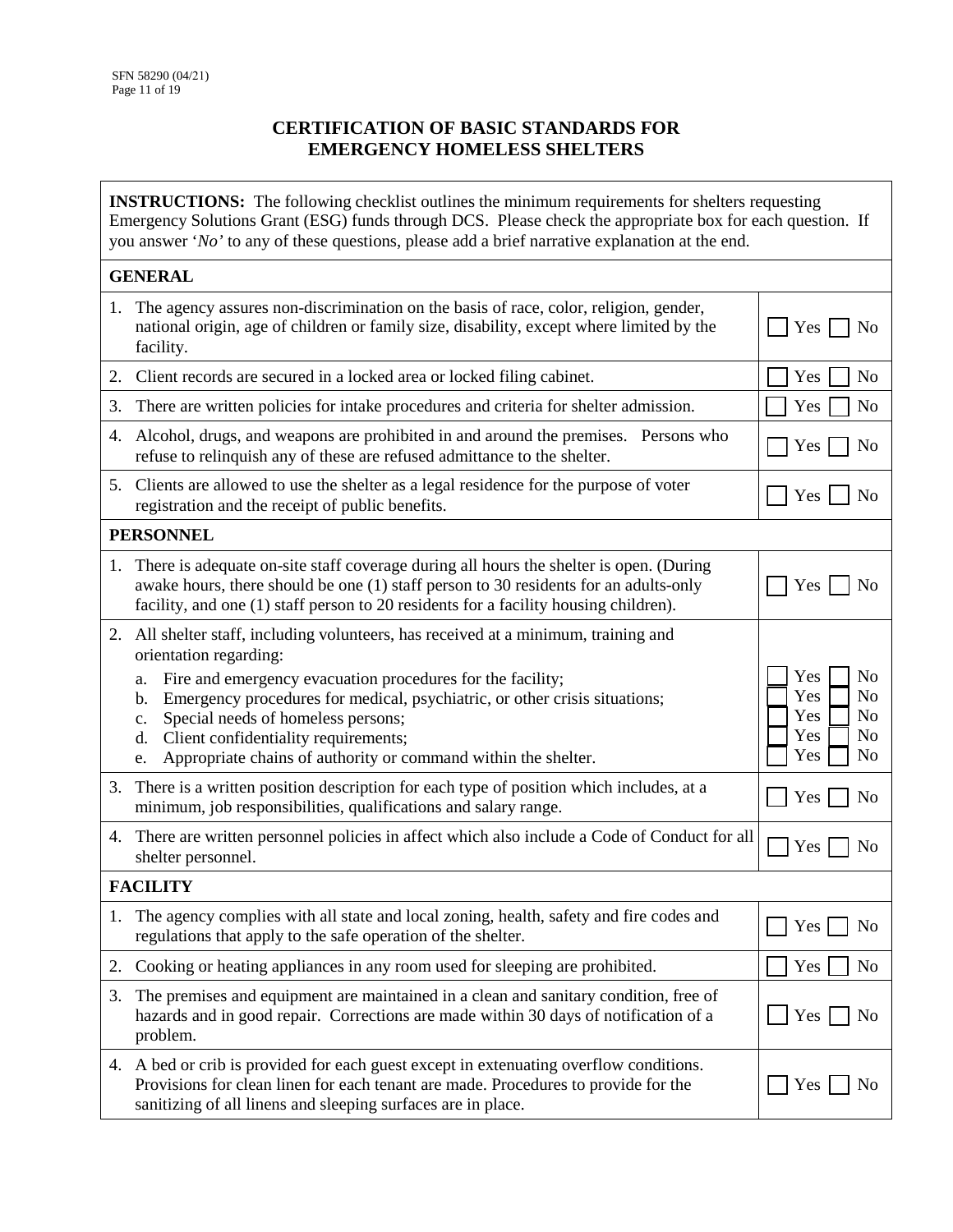| 5. | Sufficient showers/baths, wash basins and toilets are provided for personal hygiene and<br>are in proper operating condition. Towels, soap and toilet tissues are available to each<br>client. | Yes<br>No                                      |  |  |
|----|------------------------------------------------------------------------------------------------------------------------------------------------------------------------------------------------|------------------------------------------------|--|--|
| 6. | There is a fire safety plan which includes at least the following:<br>A posted evacuation plan<br>a.                                                                                           | Yes<br>N <sub>o</sub>                          |  |  |
|    | Fire drills, conducted at least quarterly;<br>b.                                                                                                                                               | Yes<br>N <sub>o</sub>                          |  |  |
|    | Operating fire detection systems which are tested at least quarterly<br>c.<br>Battery operated alarms which are functional at all times; and<br>d.                                             | Yes<br>N <sub>0</sub><br>Yes<br>N <sub>0</sub> |  |  |
|    | Adequate fire exits.<br>e.                                                                                                                                                                     | Yes<br>No                                      |  |  |
|    | 7. Provisions have been made for the following services:                                                                                                                                       |                                                |  |  |
|    | Pest control services<br>a.                                                                                                                                                                    | N <sub>o</sub><br>Yes                          |  |  |
|    | Removal of garbage from interior premises;<br>$\mathbf{b}$ .<br>Properly functioning ventilation and heating systems; and<br>$\mathbf{c}$ .                                                    | Yes<br>No<br>Yes<br>N <sub>0</sub>             |  |  |
|    | Heat, electricity and water 24-hours a day.<br>d.                                                                                                                                              | Yes<br>N <sub>o</sub>                          |  |  |
| 8. | Entrances, exits, steps, and walkways are kept clear of garbage, debris, and other hazards<br>such as ice and snow.                                                                            | N <sub>o</sub><br>Yes                          |  |  |
| 9. | Adequate natural or artificial illumination is provided to permit normal indoor activities<br>and to support the health and safety of occupants.                                               | Yes<br>N <sub>0</sub>                          |  |  |
|    | <b>FOOD SERVICES</b> (For shelters providing prepared meals for residents)                                                                                                                     |                                                |  |  |
| 1. | Adequate provisions for the sanitary storage and preparation of food are made. Meals are<br>nutritionally balanced, when provided.                                                             | Yes<br>No                                      |  |  |
| 2. | Requirements of a licensed food service establishment under North Dakota Administrative<br>Code 33-33-04.                                                                                      | Yes<br>No                                      |  |  |
|    | <b>HEALTH</b>                                                                                                                                                                                  |                                                |  |  |
| 1. | First aid equipment and emergency medical supplies are available at all times.                                                                                                                 | N <sub>o</sub><br>Yes                          |  |  |
| 2. | Staff has access to a telephone while on duty. Emergency telephone numbers are posted<br>conspicuously near the telephone                                                                      | N <sub>o</sub><br>Yes                          |  |  |
|    | <b>OPERATIONS</b>                                                                                                                                                                              |                                                |  |  |
| 1. | Daily attendance logs are maintained and include, at a minimum, the name, age, sex,                                                                                                            | No                                             |  |  |
|    | social security number (if known by the client) and signature of each person residing in<br>the shelter.                                                                                       | Yes                                            |  |  |
| 2. | Residents are furnished information about available services in the community.                                                                                                                 | N <sub>o</sub><br>Yes                          |  |  |
| 3. | The shelter holds money or food stamps, if requested, by a resident and also keep                                                                                                              |                                                |  |  |
|    | adequate records of the residents' money and food stamps. The money and food stamps<br>are available to the residents on request without unreasonable delay.                                   | Yes  <br>N <sub>0</sub>                        |  |  |
| 4. | The following are posted and distributed to residents in appropriate language:                                                                                                                 |                                                |  |  |
|    | Rules of the shelter;<br>a.                                                                                                                                                                    | Yes<br>N <sub>o</sub>                          |  |  |
|    | Shelter residents' rights and responsibilities;<br>b.<br>A list of standards for conditions in shelters; and<br>c.                                                                             | Yes<br>N <sub>o</sub><br>Yes<br>N <sub>0</sub> |  |  |
|    | The shelter's internal grievance procedures.<br>d.                                                                                                                                             | Yes<br>No                                      |  |  |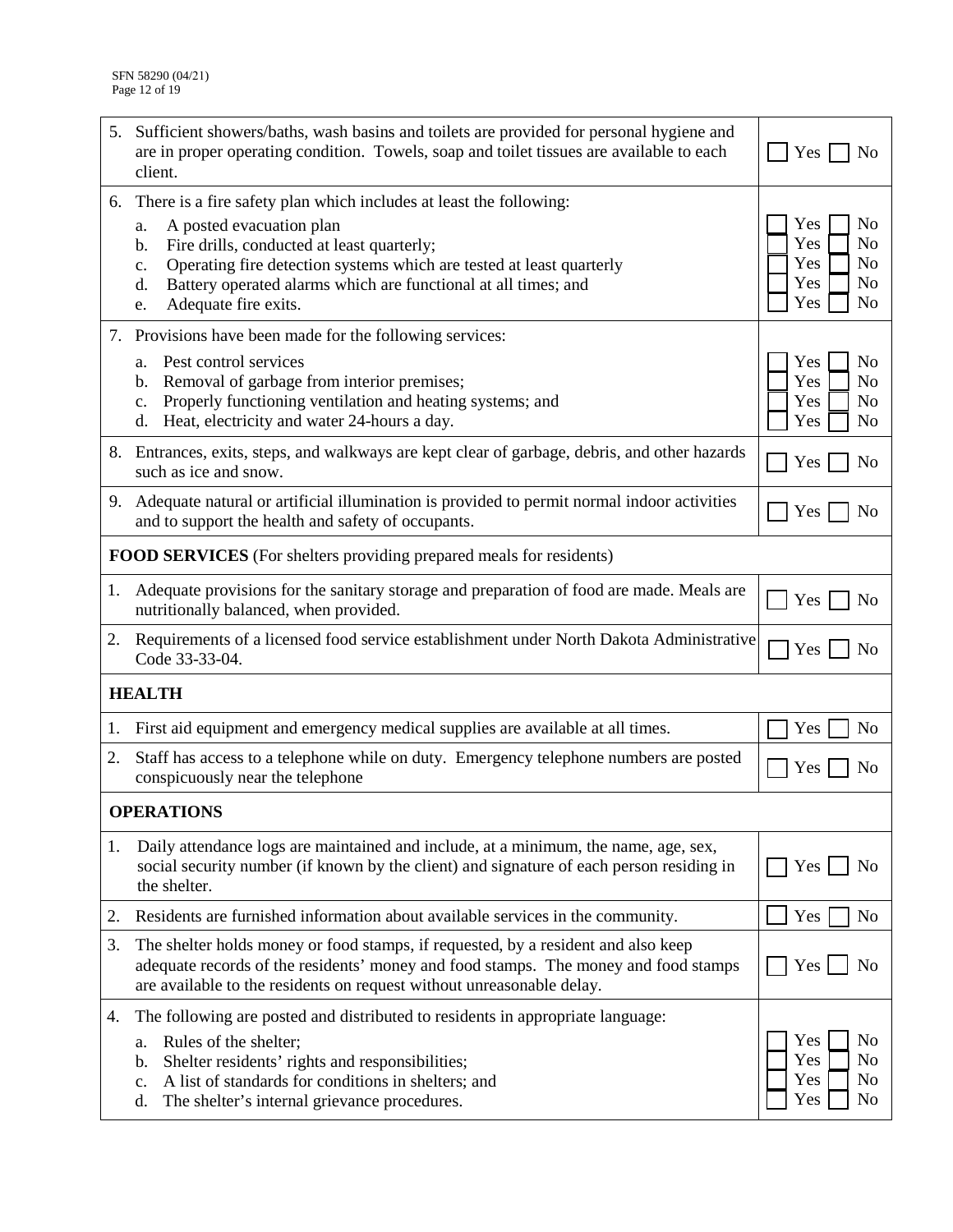If you have answered *'No'* to any of the above questions, please explain what actions you are taking in order to meet these shelter standards.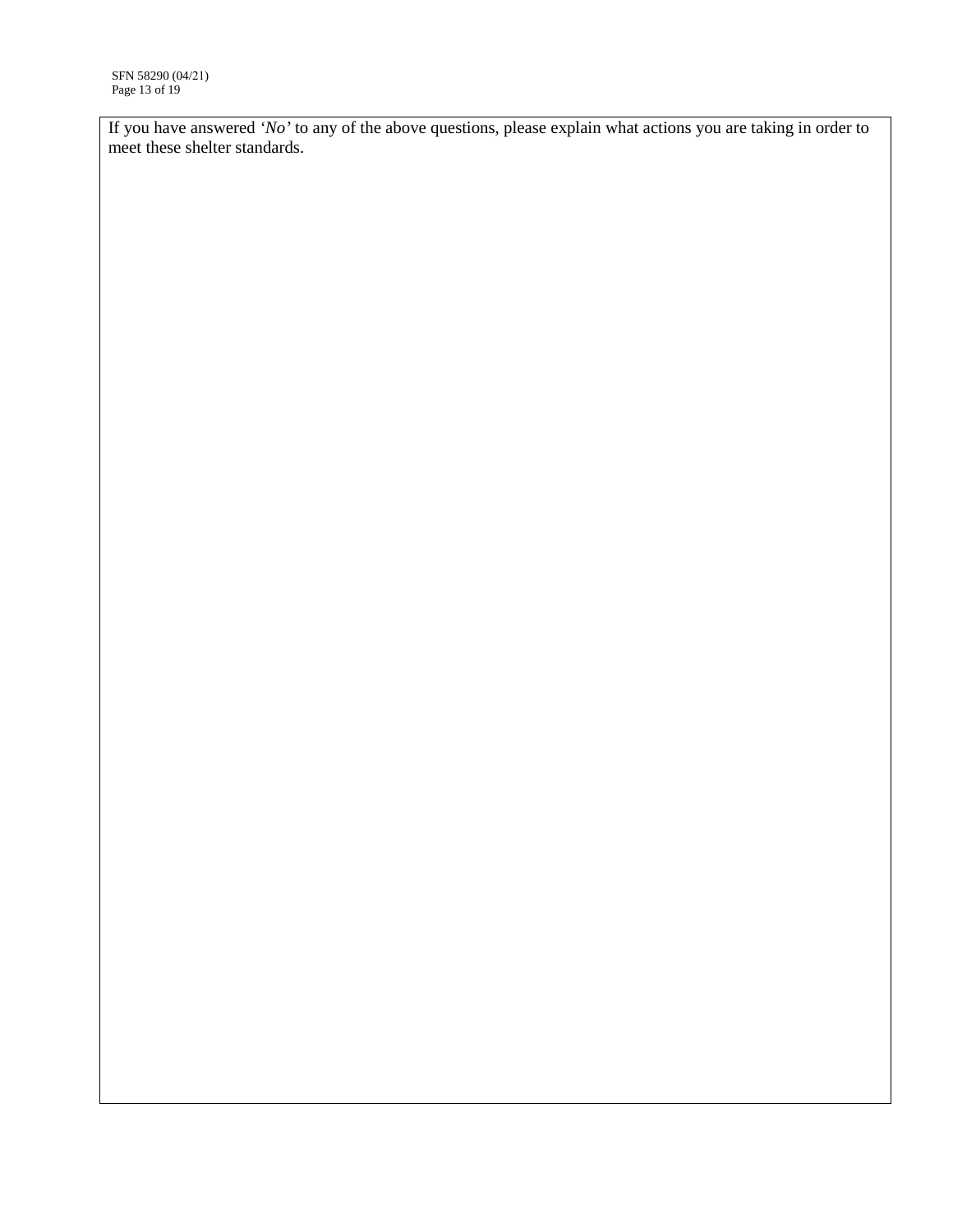## **ADMINISTRATIVE COMPLIANCE**

| <b>INSTRUCTIONS:</b> Review the DCS and/or HUD requirements listed below and respond by checking<br>the appropriate boxes. Failure to adhere to these guidelines may result in findings, disallowed<br>costs, and/or withdrawal of funding. |                                                                                                                                                                           |           |  |
|---------------------------------------------------------------------------------------------------------------------------------------------------------------------------------------------------------------------------------------------|---------------------------------------------------------------------------------------------------------------------------------------------------------------------------|-----------|--|
|                                                                                                                                                                                                                                             | <b>Fair Housing</b> (Check all the following)                                                                                                                             |           |  |
|                                                                                                                                                                                                                                             | The applicant will maintain and continuously update a listing of Fair Housing Resources.                                                                                  |           |  |
|                                                                                                                                                                                                                                             | The applicant will use the fair housing logo on all materials relating to their housing programs<br>distributed to the general public.                                    |           |  |
|                                                                                                                                                                                                                                             | The individual (staff person or contractor) appointed as the fair housing contact person, who<br>will be available during business hours:                                 |           |  |
| Name                                                                                                                                                                                                                                        |                                                                                                                                                                           | Telephone |  |
|                                                                                                                                                                                                                                             | The fair housing contact person indicated above will maintain a running log to record fair<br>housing issues, complaints, and distribution of fair housing materials.     |           |  |
|                                                                                                                                                                                                                                             | The applicant will conduct business and provide emergency housing from a barrier-free<br>facility, or make a reasonable accommodation for persons with impaired mobility. |           |  |
|                                                                                                                                                                                                                                             | <b>Assurance of Equal Access to Program Benefits</b>                                                                                                                      |           |  |
|                                                                                                                                                                                                                                             | The applicant will assure equal access to program benefits through effective outreach and<br>assessment.                                                                  |           |  |
|                                                                                                                                                                                                                                             | <b>Assurance of Fair Selection of Participating Households</b>                                                                                                            |           |  |
|                                                                                                                                                                                                                                             | The applicant will assure that all eligible households will have fair and equal access to services<br>and opportunities provided by the program.                          |           |  |
| <b>Lead-Based Paint Requirements</b>                                                                                                                                                                                                        |                                                                                                                                                                           |           |  |
|                                                                                                                                                                                                                                             | The grantee is aware of and will abide by lead-based paint requirements that are applicable to<br>Emergency Solutions Grants funding.                                     |           |  |
| <b>Coordinated Assessment</b>                                                                                                                                                                                                               |                                                                                                                                                                           |           |  |
| The applicant will assure the use of the Coordinated Assessment System. (Victim service<br>providers may choose not to participate.)                                                                                                        |                                                                                                                                                                           |           |  |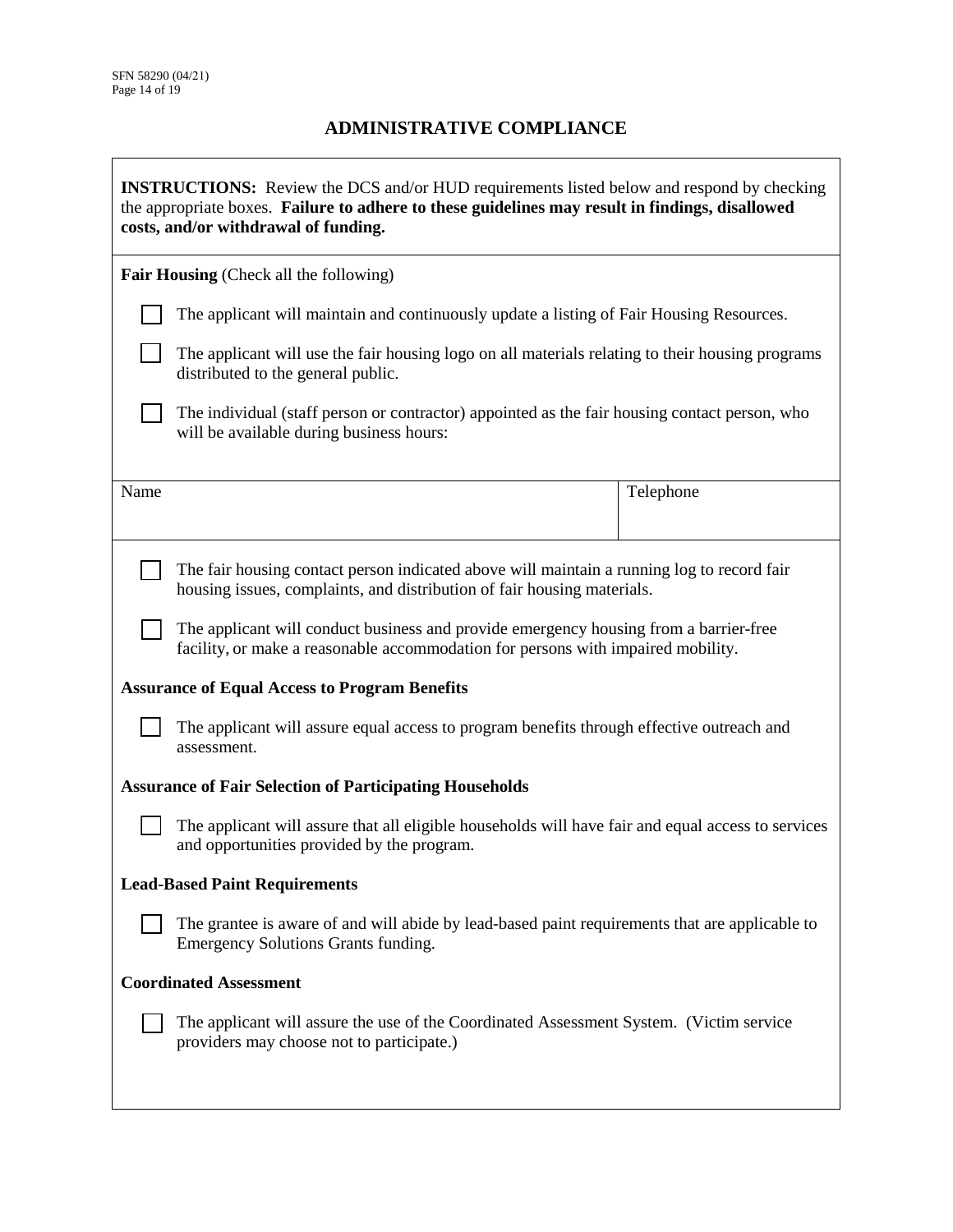| <b>Audit</b> (Check all that apply. NOTE: only check one of the first two below)                                                                                                                                                                                                                                                                                                                                                    |  |  |  |  |
|-------------------------------------------------------------------------------------------------------------------------------------------------------------------------------------------------------------------------------------------------------------------------------------------------------------------------------------------------------------------------------------------------------------------------------------|--|--|--|--|
| The grantee is a local government or nonprofit expected to expend more than \$750,000<br>annually in combined federal funds during the fiscal years covered by the grant, and will have<br>an audit conducted by an eligible CPA firm or local government audit organization in<br>accordance with 2 CFR Part 200 Uniform Guidance.                                                                                                 |  |  |  |  |
| The grantee is a local government or nonprofit expected to expend less than \$750,000 annually<br>in combined federal funds and is exempt from federal audit requirements for the fiscal years<br>included in the grant period.                                                                                                                                                                                                     |  |  |  |  |
| Records will be available for review by appropriate officials of DCS.                                                                                                                                                                                                                                                                                                                                                               |  |  |  |  |
| The applicant recognizes that this provision does not limit DCS to conduct or arrange for an<br>audit (e.g., financial audit, performance audit, evaluation, inspection, and review).                                                                                                                                                                                                                                               |  |  |  |  |
| The grantee understands that costs of audits are not allowable.                                                                                                                                                                                                                                                                                                                                                                     |  |  |  |  |
| <b>Participation in Homeless Management Information System</b>                                                                                                                                                                                                                                                                                                                                                                      |  |  |  |  |
| The applicant understands that, as a recipient of ESG funds, our organization is obligated to<br>maintain both client services activity records and performance outcome measures utilizing<br>HMIS in accord with standards published by DCS. If a recipient is a victim services provider<br>or a legal services provider, it may use ESG funds to establish and operate a comparable<br>database that collects client-level data. |  |  |  |  |
| Environmental - See Section 6 in the ESG Administrative Manual.                                                                                                                                                                                                                                                                                                                                                                     |  |  |  |  |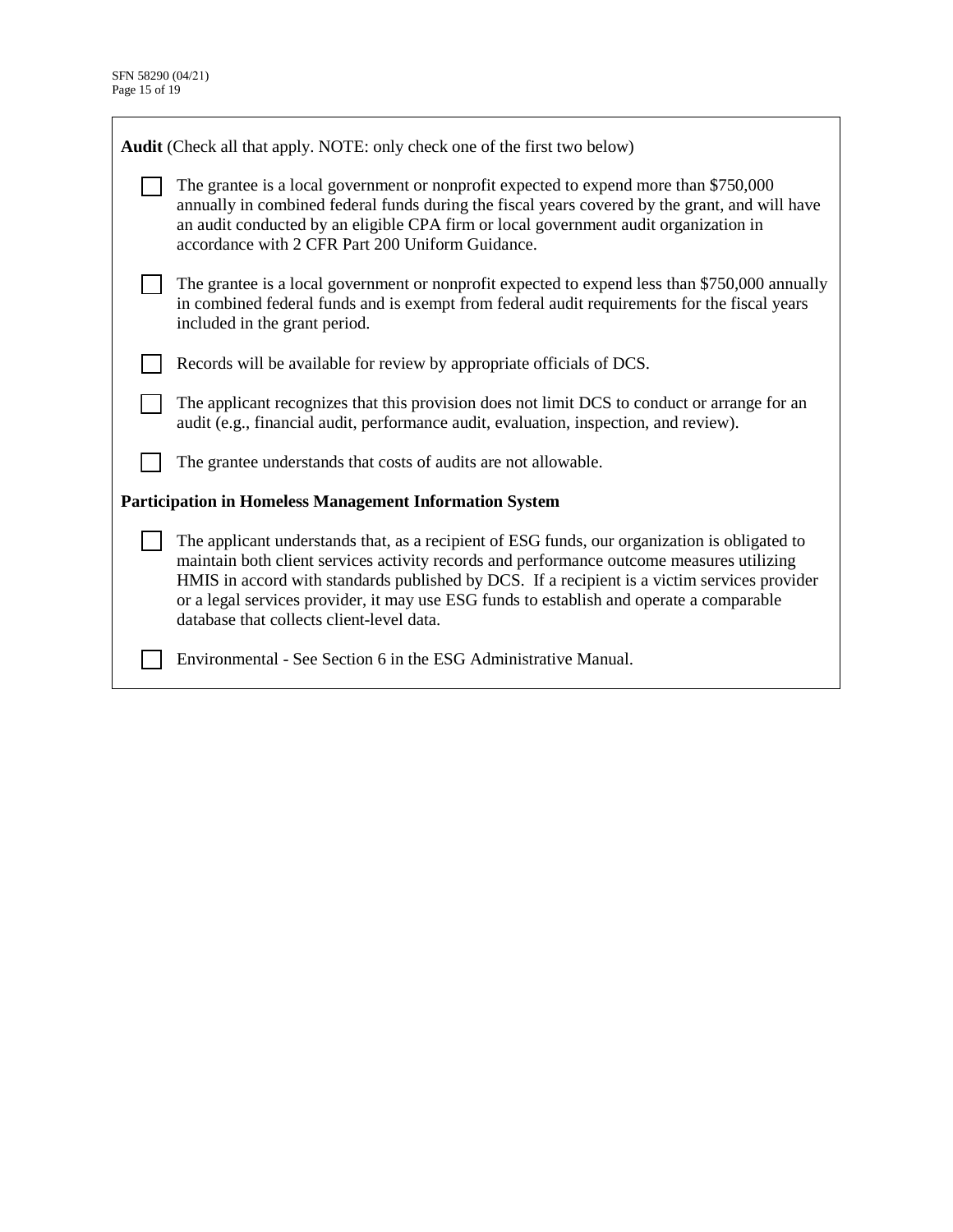| <b>EMERGENCY SOLUTIONS GRANTS PROGRAM</b><br>NORTH DAKOTA HOMELESS GRANT PROGRAM<br>UNIT OF LOCAL GOVERNMENT CERTIFICATION |                       |  |  |
|----------------------------------------------------------------------------------------------------------------------------|-----------------------|--|--|
| (SHELTERS ONLY)                                                                                                            |                       |  |  |
|                                                                                                                            |                       |  |  |
|                                                                                                                            |                       |  |  |
| (Name of Jurisdiction) hereby approve the following shelter projects(s) proposed by                                        |                       |  |  |
| (Name of Nonprofit)                                                                                                        |                       |  |  |
| which is (are) to be located in:                                                                                           |                       |  |  |
|                                                                                                                            |                       |  |  |
| Shelter Address(es)                                                                                                        |                       |  |  |
|                                                                                                                            |                       |  |  |
|                                                                                                                            |                       |  |  |
|                                                                                                                            |                       |  |  |
|                                                                                                                            |                       |  |  |
|                                                                                                                            |                       |  |  |
|                                                                                                                            |                       |  |  |
|                                                                                                                            |                       |  |  |
|                                                                                                                            |                       |  |  |
|                                                                                                                            |                       |  |  |
|                                                                                                                            |                       |  |  |
|                                                                                                                            |                       |  |  |
|                                                                                                                            |                       |  |  |
|                                                                                                                            |                       |  |  |
|                                                                                                                            |                       |  |  |
|                                                                                                                            |                       |  |  |
| Name (City Official)                                                                                                       | Title (City Official) |  |  |
| Signature                                                                                                                  | Date                  |  |  |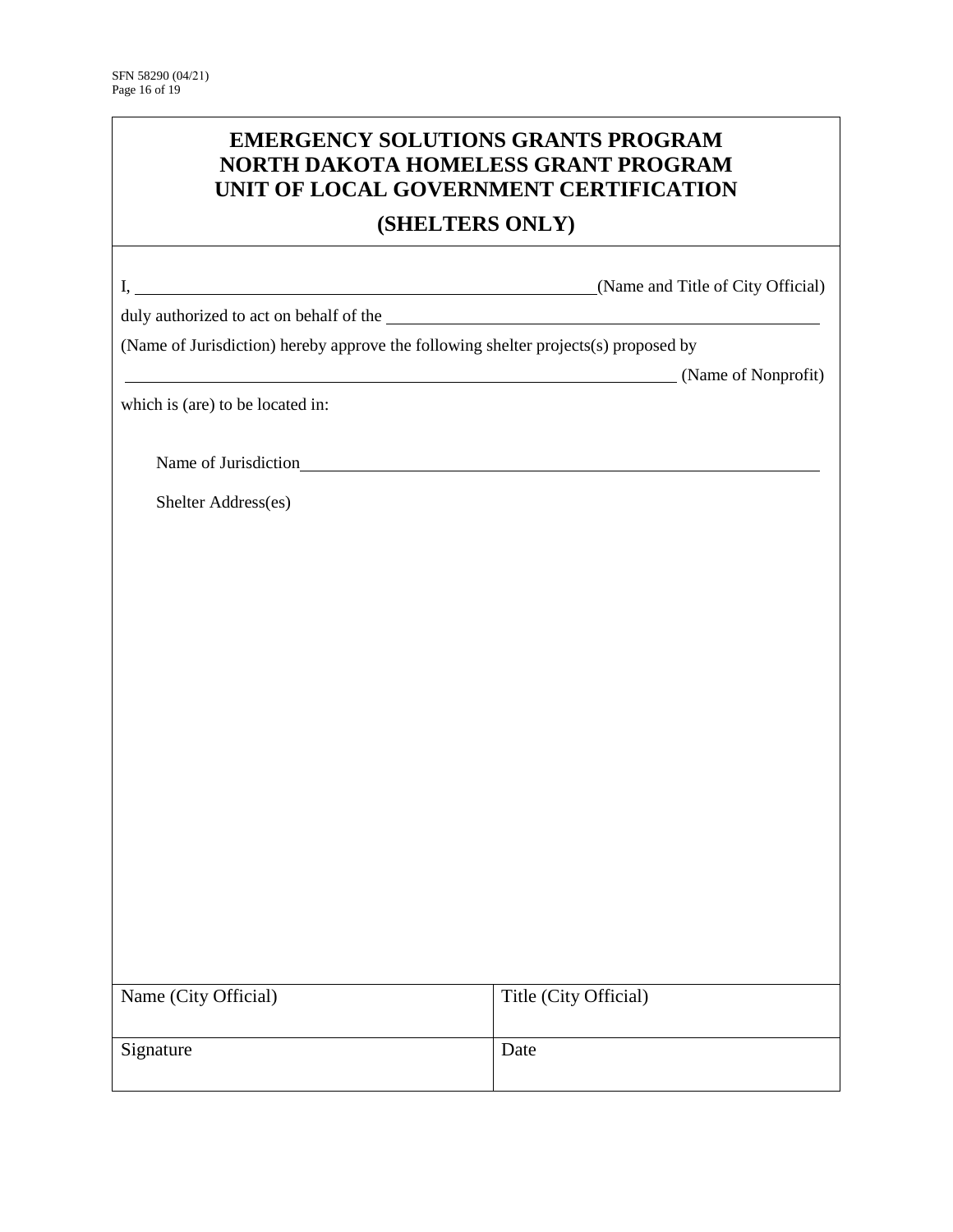### **(NON-PROFITS ONLY) REQUIRED ORGANIZATIONAL DOCUMENTS**

Submit one copy of the following documents to the DCS by the due date of the application.

| <b>Fiscal Year Operating Budget</b>                                                        | I will/have mailed this attachment |
|--------------------------------------------------------------------------------------------|------------------------------------|
| Certificate of Good Standing or proof of good standing<br>(date within the last 12 months) | I will/have mailed this attachment |

If copies have been submitted in the past and there are no changes, there is no need to resubmit. Please check with DCS to make sure documents have been submitted.

| $IRS-501$ (c) 3 Designation                                                      | I will/have mailed this attachment<br>Copy on file with DCS is current |
|----------------------------------------------------------------------------------|------------------------------------------------------------------------|
| Articles of Incorporation                                                        | I will/have mailed this attachment<br>Copy on file with DCS is current |
| <b>Organizational Bylaws</b>                                                     | I will/have mailed this attachment<br>Copy on file with DCS is current |
| List of Board of Directors & Officers                                            | I will/have mailed this attachment<br>Copy on file with DCS is current |
| <b>Current Organizational Chart</b>                                              | I will/have mailed this attachment<br>Copy on file with DCS is current |
| Most recent available Fiscal Year Audit                                          | I will/have mailed this attachment<br>Copy on file with DCS is current |
| <b>Fair Housing Policy</b>                                                       | I will/have mailed this attachment<br>Copy on file with DCS is current |
| $Bids - at least 2 competitive bids for$<br>renovation/rehabilitation activities | I will/have mailed this attachment<br>N/A                              |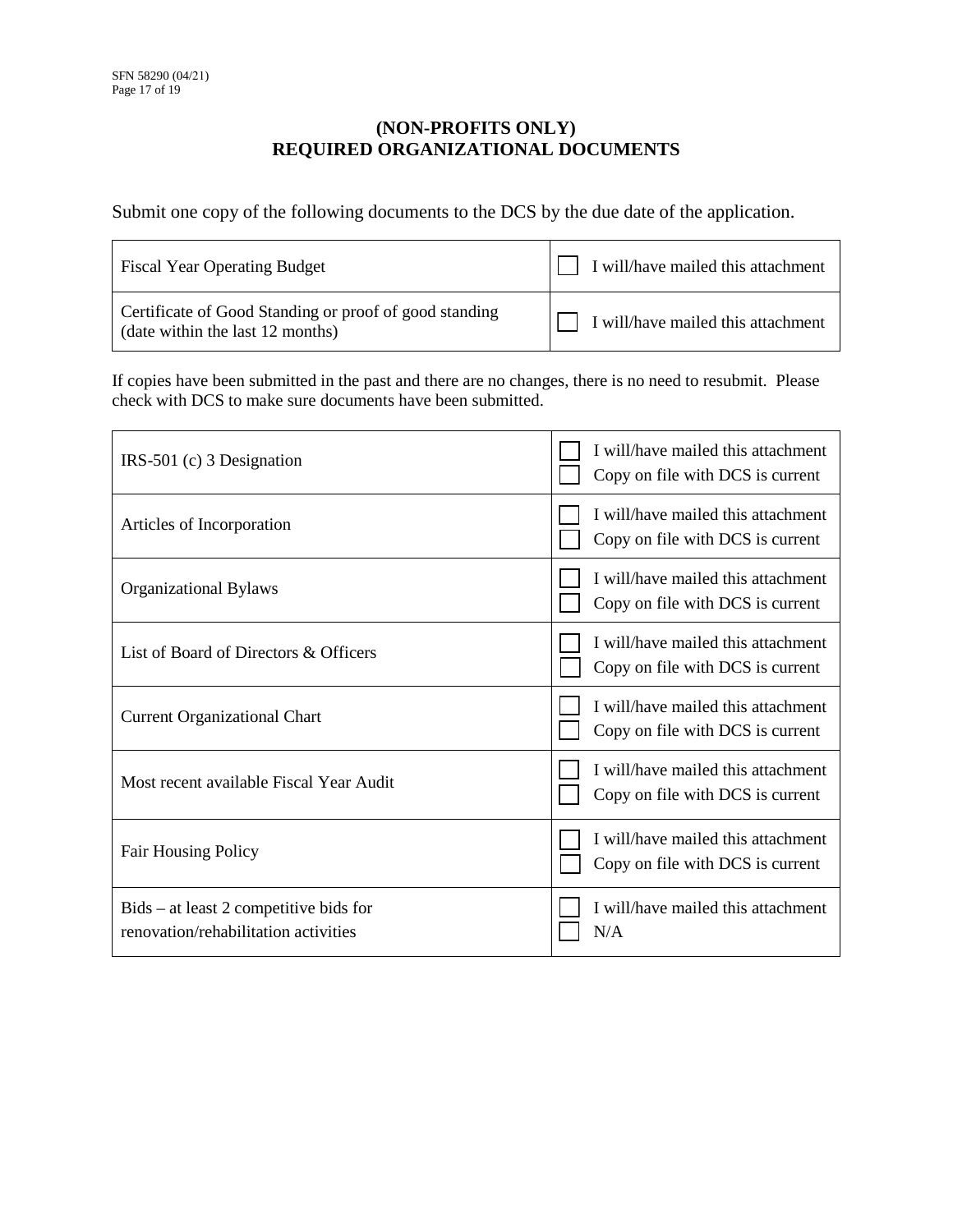### **(LOCAL UNITS OF GOVERNMENT ONLY) REQUIRED ORGANIZATIONAL DOCUMENTS**

Submit one copy of the following documents to the DCS by the due date of the application.

| Most recent available Fiscal Year Audit     | $\Box$ I will/have mailed this attachment |
|---------------------------------------------|-------------------------------------------|
| <b>Current Fiscal Year Operating Budget</b> | $\Box$ I will/have mailed this attachment |

If copies have been submitted in the past and there are no changes, there is no need to resubmit. Please check with DCS to make sure documents have been submitted.

| Roster of Members of Governing Board | I will/have mailed this attachment<br>Copy on file with DCS is current |
|--------------------------------------|------------------------------------------------------------------------|
| <b>Current Organizational Chart</b>  | I will/have mailed this attachment<br>Copy on file with DCS is current |
| <b>Fair Housing Policy</b>           | I will/have mailed this attachment                                     |